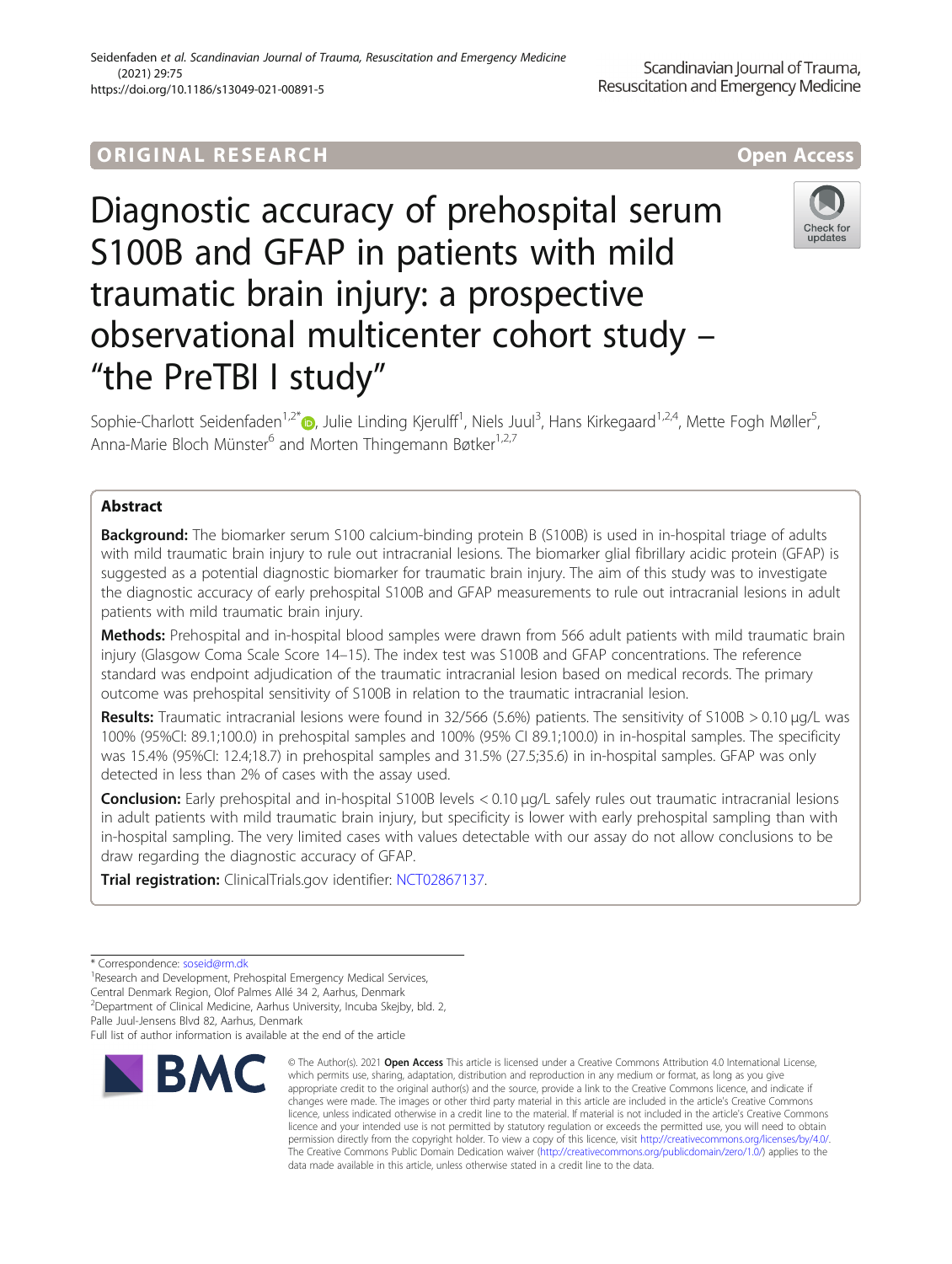Keywords: Traumatic brain injury, Biomarker, S100B, GFAP, Diagnostic accuracy, Prehospital triage, Emergency medical service

#### Introduction

Trauma to the head potentially results in traumatic brain injury (TBI), but it more often causes a concussion or no brain injury at all  $[1-3]$  $[1-3]$  $[1-3]$ . This severity spectrum gives rise to a clinical dilemma which causes frequent precautionary hospitalization of mild head trauma patients with resulting upstream crowding and excessive resource consumption in emergency departments (EDs) [\[4](#page-8-0)–[6\]](#page-8-0).

In ED's the biomarker serum S100 calcium-binding protein B (S100B) is used as a supportive tool for initial in-hospital triage of adult patients with mild TBI [\[7](#page-8-0), [8](#page-9-0)]. S100B levels  $< 0.10 \mu g/L$  within 6 h of trauma is considered safe for ruling out traumatic intracranial lesions in adult patients with mild TBI and its use reduces the number of cerebral CTs and lengths of stay in the EDs for patients with mild TBI  $[8-12]$  $[8-12]$  $[8-12]$  $[8-12]$  $[8-12]$ . The biomarker glial fibrillary acidic protein (GFAP) has been proposed as another candidate for triage and rapid risk-stratification in patients with TBI [[8,](#page-9-0) [9](#page-9-0), [13](#page-9-0)], but no cut-point for GFAP has been established.

Implementing a prehospital point-of-care measurement of S100B and/or GFAP may facilitate treating and leaving patients on scene, who have no need for hospitalization. However, no studies have investigated the use of samples drawn that close to the trauma, why release kinetics are unclear regarding safe ruleout of traumatic intracranial lesions from very early blood samples.

The aim of this study was to investigate the diagnostic accuracy of prehospital S100B and GFAP concentrations for ruling out traumatic intracranial lesions in unselected adult patients with mild TBI. We hypothesized that 1) S100B concentrations  $\langle 0.10 \mu g/L \rangle$  in prehospital blood samples from adult patients with mild TBI rules out traumatic intracranial lesions with a sensitivity of > 97%, 2) GFAP from prehospital blood samples rules out traumatic intracranial lesions with a sensitivity of > 97%, but with a lower false positive rate than S100B and, 3) Prehospital S100B and GFAP values yield lower false positive rates than in-hospital values.

# Materials and methods

### Study design

The study (the PreTBI I study, ClinicalTrials.gov identifier: NCT02867137) was an investigator driven, outcome assessor-blinded, prospective, observational, multicenter, diagnostic accuracy, cohort study conducted in the Central Denmark Region from 15 February 2017 to 01 February 2019. The study is reported according to

the Standards for Reporting of Diagnostic Accuracy Studies (STARD) guidelines [\[14\]](#page-9-0).

## Participants and setting

Eligible patients were adults ≥18 years of age who had suffered head trauma and was transferred by an ambulance by the Prehospital Emergency Medical Services, Central Denmark Region within 6 h of trauma. The patient inclusion and exclusion criteria are listed in Fig. [1.](#page-2-0)

The Central Denmark Region is one of five Danish regions. The region is inhabited by 1.3 million people, accounting for 23% of the total Danish population. The Danish National Health Service is a tax-supported system, ambulance services are subsidized, and all ambulance dispatch in the region is coordinated through one Emergency Medical Coordination Center (EMCC). Ambulance personnel have access to consultation with critical care physicians staffing the EMCC and rapidresponse vehicles. Ambulance personnel are obligated to consult with a critical care physician if they wish to leave a patient on scene. Five centers with emergency facilities participated in the study: four regional hospitals (West Jutland, Randers, Viborg and Horsens) and one university hospital (Aarhus).

Ambulance personnel selected patients for enrolment in the study at the scene of the accident. Ambulance personnel were trained to suspect TBI based on standard operating procedures. Oral and written informed consent was obtained from all participants prior to inclusion. A tablet device with a direct online connection to the PreTBI Database, provided by TrialPartner® (Lucidity, Dept. of Clinical Medicine, Aarhus University, Denmark), allowed for electronic participant signature of informed consent forms and collection of prehospital clinical data (Fig. [1](#page-2-0)).

Following patient inclusion, prehospital blood samples were collected from the routinely inserted peripheral venous catheter either on scene or en route to hospital. Patients were subsequently transferred to one of five emergency hospitals, where in-hospital blood samples were collected, alongside routine diagnostic workup and treatment (Fig. [1](#page-2-0)).

## Index test and biochemical analysis

The index tests were S100B and GFAP concentrations in prehospital blood samples. The prehospital blood sample was drawn from a peripheral venous catheter into a 5.5 mL adaptable Sarstedt Monovette® (Sarstedt AG & Co., Nümbrecht, Germany) for serum.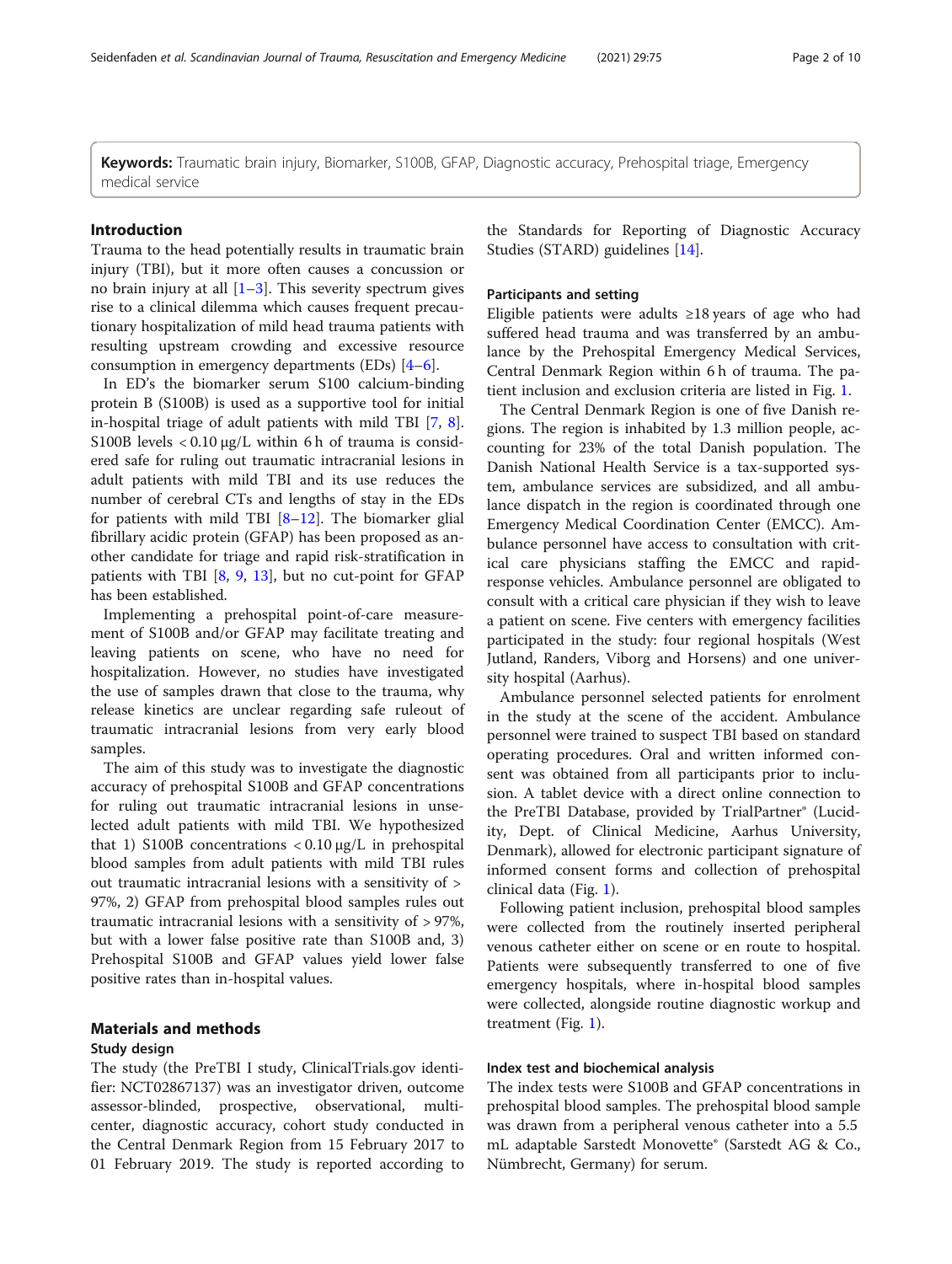

<span id="page-2-0"></span>

The prehospital blood sample was transported at ambient temperature by ambulance and passed to the laboratory technician at the hospital during collection of the in-hospital sample (Fig. 1). The in-hospital blood sample was drawn into a 6 mL Becton Dickinson® (Becton, Dickinson and Company, New Jersey, USA) serum tube, along with routine samples collected as part of the clinical workup upon ED visits. The in-hospital blood sample was handled under standardized preanalytical conditions (kept at room temperature for 30 min until centrifuged). All blood samples were marked with timestamps and unique research identification numbers.

All samples were centrifuged at 2200 G for 10 min within four hours of collection, and serum was aliquoted into four 1 mL CryoPure (Sarstedt AG & Co., Nümbrecht, Germany) vials containing 0.5–0.6 mL serum and stored at − 80 °C.

All biochemical analysis was performed at Department of Clinical Biochemistry, Regional Hospital West Jutland, Herning. Samples were analyzed in blinded batches within 6 months of collection.

Serum S100B concentrations were measured with a routine Cobas S100 chemiluminescence immunoassay using a Cobas® e602 analyzer (Roche Diagnostics, Mannheim, Germany) after one freeze-thaw cycle.

Serum GFAP concentration was measured after one freeze-thaw cycle using a commercial Human GFAP enzyme-linked immunosorbent assay (ELISA), according to the manufacturer's protocol (BioVendor, Brno, Czech Republic) for research only. Standard curves and results were generated using a Multiskan FC Microplate Photometer, software version 1.00.96 (Thermo Fisher Scientific, Vantaa, Finland). All samples were assayed in duplicate, and average results were used for analysis. According to the manufacturer, the lower limit of detection for this assay was 0.045 ng/mL, and the lower limit for quantification was set to 0.50 ng/mL. All concentrations lower than the limit of detection were reported as zero, and all concentrations between the limit of detection and 0.50 ng/mL were reported as 0.50 ng/mL.

A precondition for S100B concentrations to be diagnostically useful is a hemolysis index  $< 10$  [\[15](#page-9-0)]. Interference indices (Hemolysis, Icterus, and Lipemia) were generated for all samples using the saline protocol on an Alinity® c analyzer (Abbott Diagnostics, Illinois, USA) after two freeze-thaw cycles. Only the hemolysis index results were included in the data analysis.

Clinical information and reference standard results were not available to performers of the index tests.

## Reference standard

The reference standard was endpoint adjudication of the target-condition traumatic intracranial lesion, based on medical records. An outcome assessor committee, consisting of two senior researchers (NJ, MTB), evaluated all patient courses at the end of the study period. The target-condition traumatic intracranial lesion comprised an abnormal cerebral CT examination and/or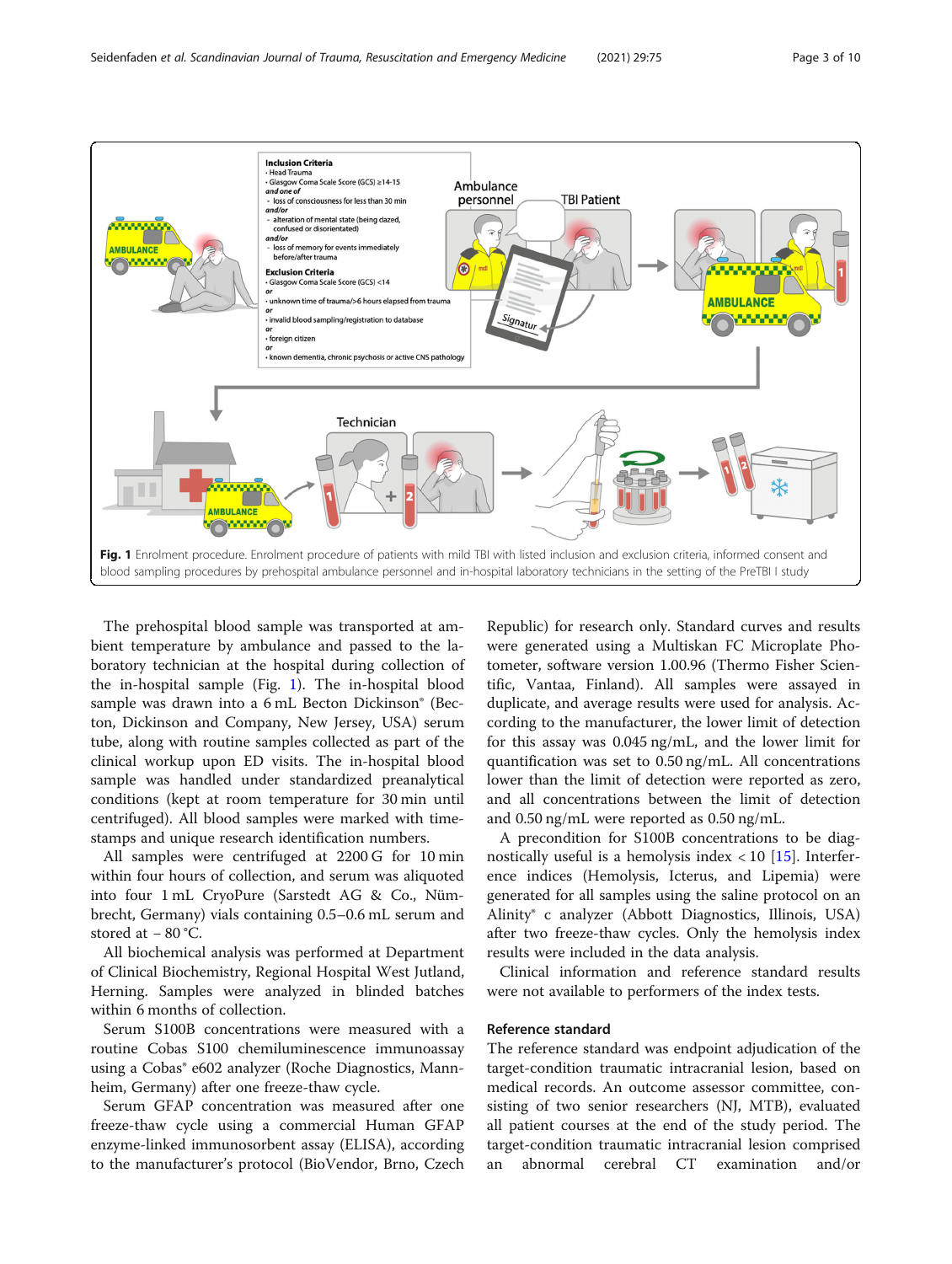neurosurgical observation/intervention and/or death caused by TBI within 7 days of trauma. Cerebral CT examinations were categorized as normal or abnormal with respect to the type of traumatic intracranial hemorrhage (subdural, epidural, subarachnoid, and intracerebral hemorrhage), cerebral edema, pneumocephalus, cerebral contusion, and/or skull cap/base fractures. Neurosurgical observation/intervention was registered as a dichotomized yes/no-option based on clinical information on admission to a neurointensive care unit and/or neurosurgery performed due to TBI. Death within 7 days due to TBI was assessed by identification of all patients dying within seven days and reviewing causes of death registered in the Cause of Death Register, in addition to medical records.

The outcome assessors were blinded to all S100B and GFAP values. Cases of discrepancy were resolved by discussion and consensus. Cases of inconclusive cerebral CT examinations were consulted with a specialist in neuroradiology.

## Variables and outcome measures

The predefined test positivity cut-off was a S100B level  $\ge$ 0.10 μg/L, yielding two result categories. Cut-off was determined from the 2014 Scandinavian Neurotrauma Committee guideline [[7\]](#page-8-0). The predefined cut-off for GFAP was any detectable concentration above detection limit of the assay at ≥0.045 ng/mL. The primary outcome was sensitivity of S100B in relation to rule out of traumatic intracranial lesion in patients with mild TBI from prehospital blood samples. Secondary outcomes were the remaining diagnostic accuracy measures for S100B and GFAP values in prehospital and in-hospital samples. Tables of secondary outcomes are presented in Additional file [1.](#page-8-0) We also performed a post-hoc sensitivity analysis of diagnostic accuracy to account for a hypothetical maximal effect of prehospital transport on preanalytical factors as previously evaluated in a prior study [[16\]](#page-9-0). Methodology and results concerning this post-hoc sensitivity analysis is presented in the Additional file [2](#page-8-0).

#### Data sources

All patients underwent prehospital clinical assessment, and ambulance personnel registered initial prehospital data in the PreTBI Database. The personnel were guided through the inclusion and consent procedures by a simple tablet algorithm (Fig. [1\)](#page-2-0). Prior to initiating the study, ambulance personnel received information and education about tablet and algorithm use.

Ambulance personnel registered initial GCS, time of trauma, isolated head trauma or multi trauma, suspected alcohol and/or narcotic intake, known antithrombotic treatment, vomiting, loss of consciousness, neurological deficits, seizures, and clinical signs of cranial fractures.

The first set of prehospital vital parameters was extracted from the electronical real-time prehospital medical record. Relevant medical history, prescription medication, trauma mechanism, alcohol consumption, cerebral CT examinations, neurosurgical interventions, intensive care unit admission, and final diagnosis were extracted from the electronical in-hospital medical records.

Demographic data, vital status, comorbidities for Charlson Comorbidity Index score calculation, and cause of death was extracted from the Danish National Patient Registry, the Danish Causes of Death Register and the Central Person Registry administered by the Danish Health Data Authority.

## Study size

We predefined that we wanted the capability to demonstrate that a traumatic intracranial lesion can be ruled out with a negative predictive value of 99% (95%CI: 95; 100) with an S100B < 0.10 μg/L. The sample size calculation was conducted by Biostatistical Advisory Service, Faculty of Health, Aarhus University, based on the following preconditions: 30% of TBI patients have S100B below guideline cut-off  $< 0.10 \mu g/L$  and 7% have a traumatic intracranial lesion. Our study required 500 patients with two-tailed alfa =  $0.05$  and 1-beta =  $0.90$ . Inclusion was performed as consecutive sampling and ended at sample size saturation.

## Statistical methods

All statistical analysis was done using STATA© intercooled, version 15, (StataCorp LP, College Station, Texas, USA). Missing data were not imputed. Categorical data are presented as numbers and proportions. Continuous data are presented as means with 95% confidence interval (CI) or medians and interquartile ranges (IQR) according to distribution. Normality was assessed by visual inspection of histograms and QQ-plots. The S100B and GFAP concentrations were log-transformed to meet linearity prior to analysis. Diagnostic accuracy was estimated in two-by-two tables and are presented as percentages with 95% CI.

For comparison between groups, a parametric paired t-test of log-transformed variables and non-parametric Wilcoxon signed rank test of ordinary variables were conducted or confidence intervals were evaluated. All calculations were two-sided and  $p$ -values  $< 0.05$  were considered statistically significant.

# Ethics

Approvals were obtained from the Danish Data Protection Agency (journal no. 1–10–72-379-16), the Regional Scientific Ethical Committee System (journal no. 1–10–72-107- 16) and the Danish Patient Safety Authority (journal no.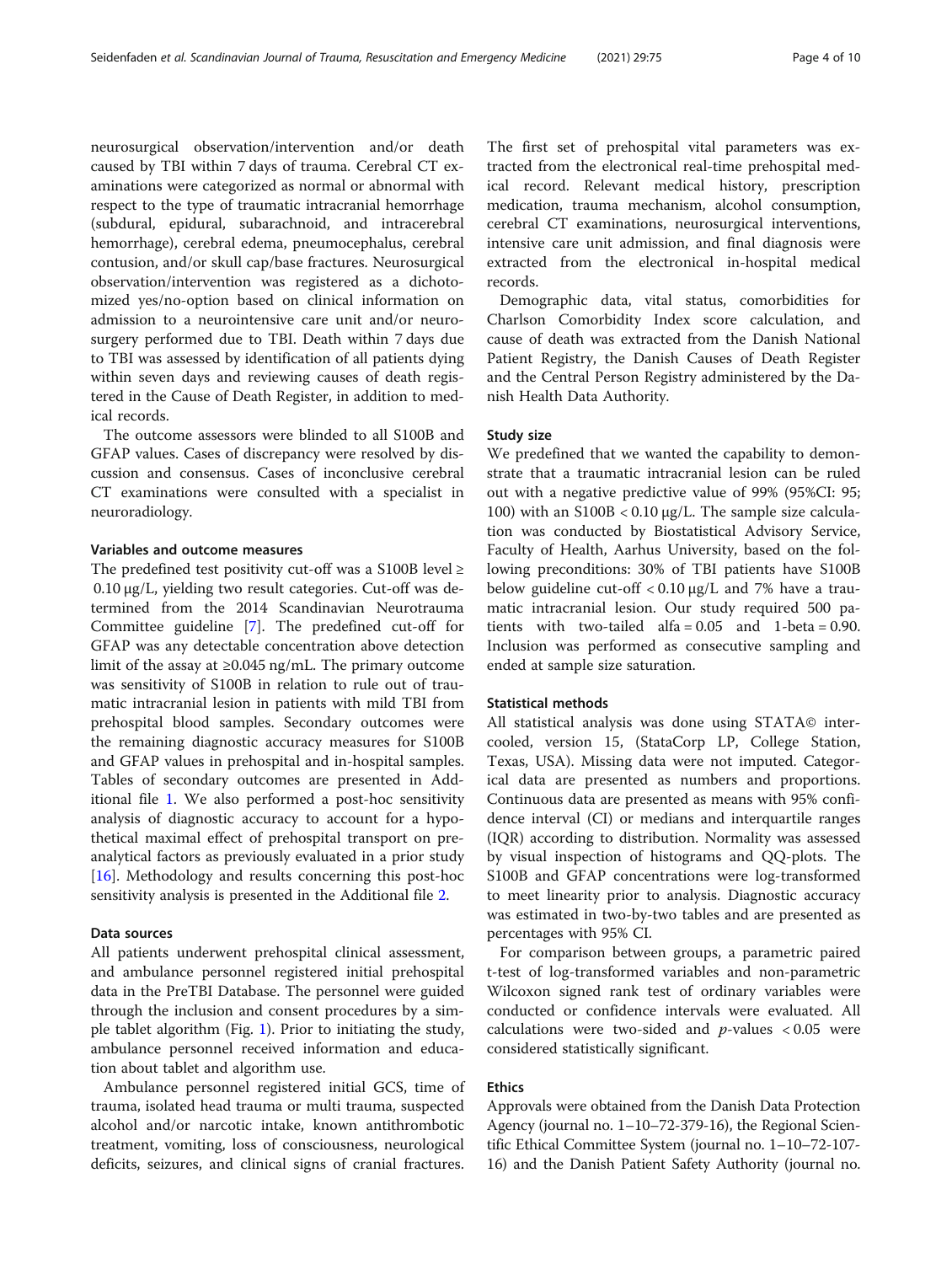3–3013-2505/1) prior to conduction of the study. The study was reported to ClinicalTrials.gov before inclusion of the first patient (identifier: NCT02867137). The study was performed in accordance with the Declaration of Helsinki. Participants were not exposed to additional invasive procedures or alteration of treatment.

The biomarker values in study samples were not disclosed to the treating medical staff and thus not used for clinical decision-making. Participants did not experience any physical or physiological advantage or disadvantage by participating in the study. Participation in the study did not cause patient or system delays.

# Results

## Participant characteristics

During the two-year study period, 1389 patients were examined for eligibility in the study. Of 1067 eligible patients, 566 (53.0%) adult patients with mild TBI were included (Fig. 2).

Table [1](#page-5-0) shows the overall baseline patient characteristics. The initial GCS was 15 in 453/566 (80.0%) of the included patients, and 113/566 (20.0%) presented with GCS 14. The main trauma mechanism was a fall from under 2 m (62.8%). Antiplatelet/anticoagulant treatment was registered in medical records of 144/556 (25.9%) of patients. Alcohol consumption prior to trauma was suspected in 161/521 (30.9%) patients.

# Biomarker concentrations

The median time from trauma to sampling was 45 min (IQR; 27;84) for prehospital samples and 108 min (IQR; 85;149) for in-hospital samples  $(p$ -value < 0.001) (Table [2\)](#page-5-0).

The mean prehospital S100B concentration was 0.29 μg/L (95%CI: 0.26; 0.32) and the mean in-hospital concentration was 0.17 μg/L (95%CI: 0.16; 0.18) (p-value < 0.001). Concentrations were higher in prehospital samples than in in-hospital samples in 512/566 (90.5%) patients.

GFAP concentrations above the detection limit ≥0.045 ng/mL were detected in 6/566 (1.0%) of prehospital and 9/566 (1.6%) of in-hospital samples in a total of 11/566 patients (1.9%). The highest prehospital concentration of GFAP was 1.78 ng/mL and the highest in-hospital concentration was 2.34 ng/mL. GFAP concentrations were higher in prehospital than in-hospital samples in 4/11 (36.4%) patients.

#### Clinical patient outcome evaluated by outcome assessors

Initial agreement of the outcome assessors on the targetcondition traumatic intracranial lesion was achieved in 535/566 (94.5%) of the cases (Table [3](#page-6-0)). Cases were discussed in 31/566 (5.5%), and 25/566 (4.4%) had a consensus achieved following discussion, 6/566 (1.0%) after consultation with a specialist in neuroradiology. Cerebral CT examination was performed in 344/566 (60.7%) of the patients. Non-traumatic incidental findings were noted in 5/344 (1.5%) of the cerebral CT examinations. Details on these cases are presented in Additional file [3](#page-8-0) (Table [3.](#page-6-0)1 and 3.2).

The target-condition traumatic intracranial lesion was found in 32/566 (5.6%) patients. In these 32 patients, neurosurgical observation and/or intervention was necessary in 4/32 (12.5%) patients, and a total of two patients (6.25%) died within 7 days of their trauma due to TBI. Details on the cases where the cause of death was evaluated are presented in Additional file [3](#page-8-0) (Table [3](#page-6-0).3).

## Diagnostic accuracy

The sensitivity of S100B  $\geq$ 0.10  $\mu$ g/L for an intracranial lesion in prehospital samples was 100% (95% CI:

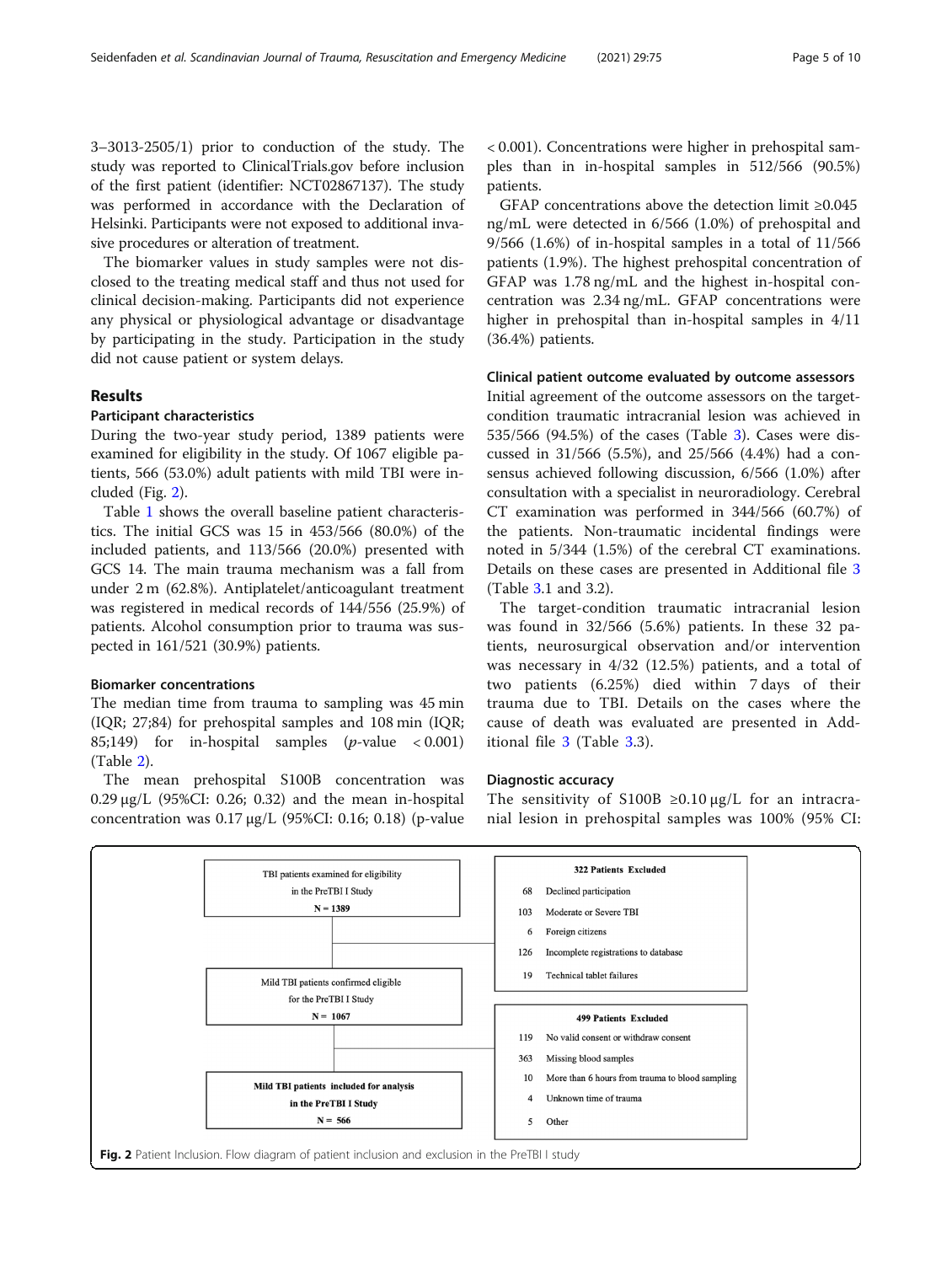<span id="page-5-0"></span>Table 1 Baseline characteristics of included mild TBI patients  $N = 566$ 

Table 2 Sampling time and biomarker concentrations in prehospital and in-hospital blood samples from mild TBI patients

| Variable                           | n/Valid Cases (%) |
|------------------------------------|-------------------|
| Sex and Age                        |                   |
| Female, n/N (%)                    | 237/566 (41.9)    |
| Age years, median (IQR)            | 62 (45;74)        |
| <b>Charlson Comorbidity Index</b>  |                   |
| 0, $n/N$ (%)                       | 161/566 (28.4)    |
| $1-2$ , n/N $(%)$                  | 138/566 (24.4)    |
| 3-4, n/N (%)                       | 159/566 (28.1)    |
| $\geq$ 5, n/N (%)                  | 108/566 (19.1)    |
| Antiplatelet/-coagulant treatment  |                   |
| Yes, n/N (%)                       | 144/556 (25.9)    |
| - Acetylsalicylic acid, n/N (%)    | 65/144 (45.1)     |
| - ADP-receptor antagonist, n/N (%) | 32/144 (22.2)     |
| - Vitamin K antagonist, n/N (%)    | 18/144 (12.5)     |
| - NOAC, n/N (%)                    | 32/144 (22.2)     |
| No, n/N (%)                        | 412/556 (74.1)    |
| Trauma Mechanism                   |                   |
| Traffic, n/N (%)                   | 143/557 (25.6)    |
| Fall $<$ 2 m, n/N (%)              | 350/557 (62.8)    |
| Fall $> 2$ m, n/N (%)              | 17/557 (3.1)      |
| Violence, n/N (%)                  | 14/557 (2.5)      |
| Other, n/N (%)                     | 33/557 (5.9)      |
| Alcohol/drugs prior to trauma      |                   |
| Suspected, n/N (%)                 | 161/521 (30.9)    |
| Not suspected, n/N (%)             | 360/521 (69.1)    |
| <b>GCS at inclusion</b>            |                   |
| <b>GCS 15</b>                      | 453/566 (80.0)    |
| GCS 14                             | 113/566 (20.0)    |

89.1; 100.0), with a negative predictive value of 100% for a concentration <  $0.10 \mu g/L$  (95%CI: 95.6; 100) (Table [4\)](#page-6-0). The specificity of prehospital S100B  $\ge$ 0.10 μg/L was 15.4% (95%CI: 12.4; 18.7). The sensitivity of in-hospital S100B  $\geq 0.10 \mu g/L$  was 100% (95%CI: 89.1; 100.0), with a negative predictive value of 100% (95% CI: 97.8; 100.0). The specificity of inhospital  $S100B \ge 0.10 \mu g/L$  was  $31.5\%$  (27.5;35.6) (Table [5](#page-6-0)).

The sensitivity of GFAP above the detection limit (0.045 ng/mL) for an intracranial lesion in prehospital samples was 6.2% (95%CI: 0.8; 20.8), with a negative predictive value of 94.6 (95% CI: 92.4; 96.4). (Table 6a, Additional file [1](#page-8-0)). The specificity of prehospital GFAP concentrations was 99.3% (95% CI: 98.1; 99.8), yielding a false positive rate of 0.007. In-hospital GFAP yielded a false positive rate of 0.009 (Table 6b, Additional file [1](#page-8-0)).

|                                                                                 | Prehospital<br>serum<br>samples | In-hospital<br>serum<br>samples | Р-<br>value          |
|---------------------------------------------------------------------------------|---------------------------------|---------------------------------|----------------------|
| Time from trauma to sampling<br>min., median (IQR)                              | 45 (27;84)                      | 108 (85;149)                    | $\,<\,$<br>$0.001*$  |
| S100B µg/L, mean (95%Cl)                                                        | 0.29(0.26)<br>0.32)             | 0.17(0.16)<br>0.18)             | $\,<\,$<br>$0.001**$ |
| S100B ≥0.10 µg/L, n/N (%)                                                       | 484/566 (85.5)                  | 398/566<br>(70.0)               |                      |
| $5100B < 0.10 \mu q/L$ , n/N (%)                                                | 82/566 (14.5)                   | 168/566<br>(30.0)               |                      |
| Lowest S100B concentration in<br>patient with intracranial lesion,<br>$\mu q/L$ | 0.13                            | 0.10                            |                      |
| GFAP ng/mL, range                                                               | $0.50 - 1.78$                   | $0.50 - 2.34$                   |                      |
| GFAP, ≥0.045 ng/mL, n/N (%)                                                     | 6/566(1.0)                      | 9/566(1.6)                      |                      |
| GFAP, < 0.045 ng/mL, n/N (%)                                                    | 560/566 (99.0)                  | 557/566<br>(98.4)               |                      |
| Hemolysis Index, mean (95%CI)                                                   | 0.21(0.20)<br>0.23)             | 0.054(0.050;<br>0.058           | $\rm <$<br>0.001     |

\* Continuous, two sample mean, paired, non-parametric Wilcoxon Signed rank test

\*\* Continuous, two sample mean, paired, parametric testing of log-variable

## **Discussion**

This investigator driven, assessor-blinded, prospective, observational, multi-center cohort study examined the diagnostic accuracy of prehospital serum S100B and GFAP levels to rule out traumatic intracranial lesions in patients with mild TBI.

We observed a sensitivity of prehospital S100B of 100% for ruling out of traumatic intracranial lesions, which is comparable to the 100% sensitivity of inhospital samples in this study. More false positives occurred with prehospital S100B sampling than with inhospital sampling; thus, prehospital samples had a lower specificity of 15.4% compared to 31.5% for in-hospital samples. GFAP concentrations above the detection limit of 0.045 ng/mL were only detected in 1.0% of prehospital and 1.6% of in-hospital samples.

Baseline patient characteristics of the PreTBI I cohort was a median age of 62 years, male predominance, and standing fall accidents as the main cause of accident, and these are consistent with the findings reported in the studies by Peeters et al. [\[17](#page-9-0)], Roozenbeek et al. [\[18](#page-9-0)], and Brazinova et al. [[19](#page-9-0)].

No other studies have reported the diagnostic accuracy of S100B and GFAP for ruling out traumatic intracranial lesions from prehospital serum samples from patients with mild TBI. Similarly, no studies have yet reported the diagnostic accuracy of blood samples drawn within 1 h of trauma.

Studies by Biberthaler et al. [\[20\]](#page-9-0). and Bouvier and colleagues [[21\]](#page-9-0) conducted on similar populations of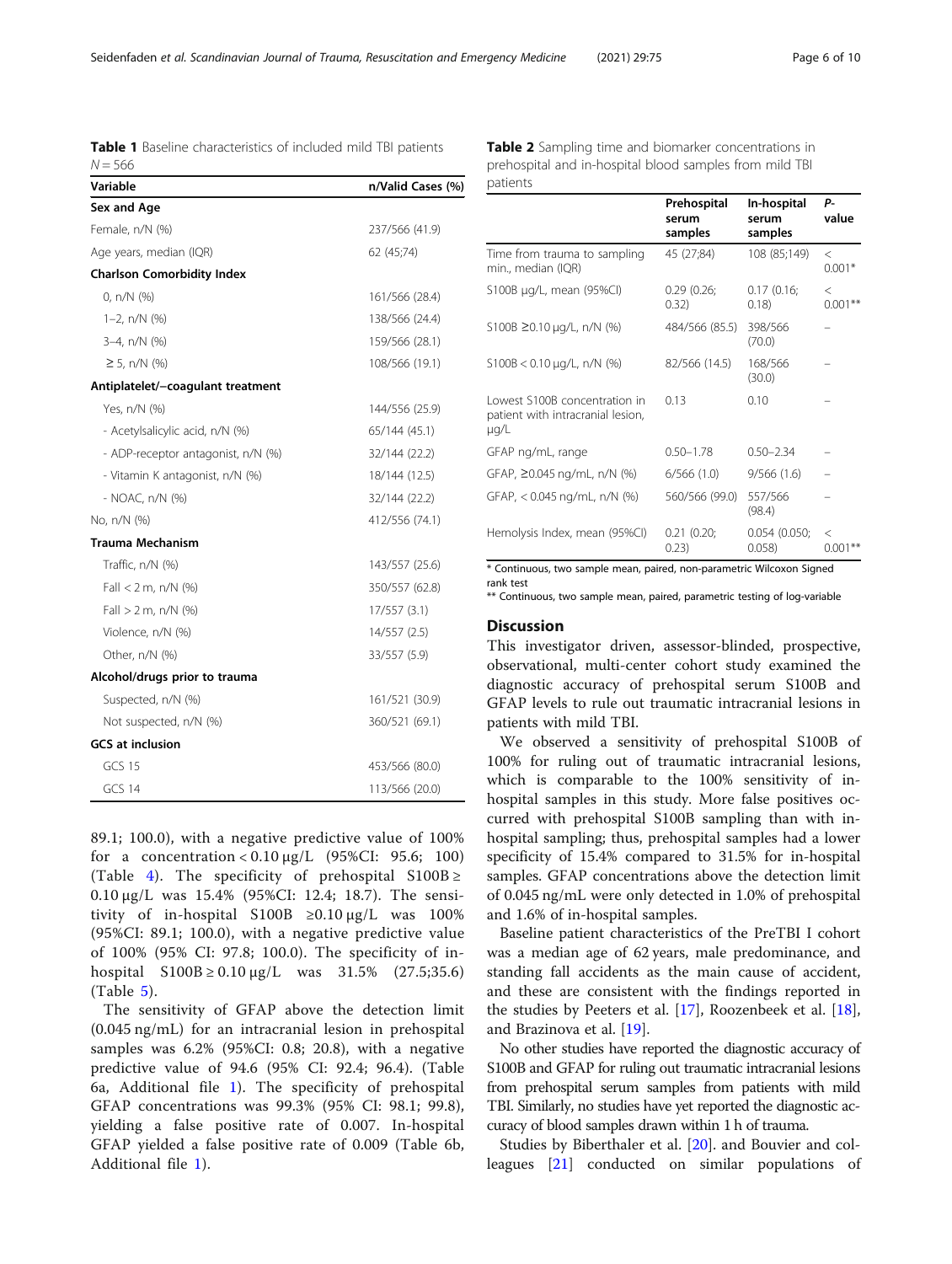| Variable                                                    | n/Valid Cases<br>(%) |
|-------------------------------------------------------------|----------------------|
| Traumatic Intracranial Lesions Yes, n/N(%)                  | 32/566 (5.6)         |
| - Abnormal CTC yes, n/N (%)                                 | 32/32 (100.0)        |
| - Neurosurgical Observation or Intervention yes, n/N<br>(%) | 4/32(12.5)           |
| - Death < 7 days secondary to head injury yes, n/N<br>(% )  | 2/32(6.25)           |
| Details on cerebral CT scan                                 |                      |
| Cerebral CT conducted, n/N(%)                               | 344/566 (60.7)       |
| Intracranial Haemorrhage, n/N(%)                            | 24/32 (75.0)         |
| - Subdural                                                  | 15/24 (62.5)         |
| - Epidural                                                  | 0/24(0.0)            |
| - Subarachnoid                                              | 10/24 (41.6)         |
| - Intracerebral                                             | 3/24(12.5)           |
| Cerebral Edema, n/N(%)                                      | 1/32(3.1)            |
| Pneumocephalus, n/N(%)                                      | 1/32(3.1)            |
| Cerebral contusion, n/N(%)                                  | 12/32 (37.5)         |
| Skull fracture, n/N(%)                                      | 3/32(9.3)            |
| - Base                                                      | 2/3(66.6)            |
| - Cap                                                       | $1/3$ (33.3)         |
| - Facial                                                    | $0/3$ (0.0)          |
| Marshall CT score                                           |                      |
| - 11                                                        | 26/32 (86.2)         |
| - 111                                                       | 3/32(9.4)            |
| $-1V$                                                       | 2/32(6.2)            |
| $-V$                                                        | 0/32(0.0)            |
| - VI                                                        | 1/32(3.1)            |

<span id="page-6-0"></span>Table 3 Clinical outcome of mild TBI patients evaluated by

outcome assessor committee

patients with mild TBI were conducted on in-hospital blood samples, but performed early sampling within 3 h of trauma and reported a sensitivity of 99.0 and 100.0%, with specificity of 28 and 30%. A meta-analysis by Undén and Romner [[22](#page-9-0)] reported an in-hospital diagnostic accuracy comparable to the findings in the present study, with pooled sensitivity at 97% (95%CI: 91; 99) and pooled specificity of 40% (95% CI: 30; 51).

The higher S100B levels for prehospital than for inhospital samples found in the present study are likely caused by differences in the time from trauma to sampling and thus actual kinetic differences between samples, but they may also arise from differences in preanalytical conditions. Use of the hemolysis index as a proxy for sample quality revealed that all samples were much below the clinically accepted value for hemolysis. The difference in hemolysis index between prehospital and in-hospital samples was very small. We have previously examined the effect of simulated prehospital

Table 4 Diagnostic accuracy of S100B concentrations in prehospital blood samples for ruling out of traumatic intracranial lesions in mild TBI patients

| <b>Prehospital Blood Samples</b>    | <b>Intracranial Lesion</b> |     |              |
|-------------------------------------|----------------------------|-----|--------------|
| <b>S100B</b>                        | Yes                        | No  | <b>Total</b> |
| $\geq$ 0.10 µg/L                    | 32                         | 452 | 484          |
| $< 0.10 \mu q/L$                    | $\Omega$                   | 82  | 82           |
| Total                               | 32                         | 534 | 566          |
| Sensitivity % (95%CI)               | 100.0 (89.1:100)           |     |              |
| Specificity % (95%CI)               | 15.4 (12.4:18.7)           |     |              |
| Positive Predictive Value% (95%CI)  | 6.6(4.6.9.2)               |     |              |
| Negative Predictive Value % (95%CI) | 100.0 (95.6:100)           |     |              |

transport by car on S100B values, and we found that transport may increase S100B values by up to 16% (the upper limit of the 95% CI in that study) [\[16\]](#page-9-0). Taking this into account, we conducted a post-hoc sensitivity analysis (Additional file [2](#page-8-0)) to calculate the diagnostic accuracy of S100B when all values were reduced by 16%, assuming an unlikely maximal effect of transport on all samples. The sensitivity of the reduced prehospital S100B concentrations was retained and we thus consider our results to be solid.

Prior to initiating the study, we expected S100B to reach a peak blood concentration within 1–3 h after the trauma [\[10](#page-9-0), [23](#page-9-0)] and thus we expected prehospital values to be lower than inhospital values. In that case, prehospital sampling could potentially be performed prematurely to peak blood concentrations, and carry a risk of lower sensitivity and higher false negative rates than with inhospital sampling. On the other hand, lower prehospital values could in that scenario also give rise to lower false positive rates as a potential tradeoff. The results demonstrate that prehospital values are higher than inhospital values and that concentrations peak at or before prehospital blood sampling at a median of 45 min after trauma. Thus, sensitivity with prehospital sampling is as

Table 5 Diagnostic accuracy of S100B concentrations in inhospital blood samples for ruling out of traumatic intracranial lesions in mild TBI patients

| In-hospital Blood Samples                | <b>Intracranial Lesion</b> |                    |       |
|------------------------------------------|----------------------------|--------------------|-------|
| <b>S100B</b>                             | Yes                        | No                 | Total |
| $\geq$ 0.10 µg/L                         | 32                         | 366                | 398   |
| $< 0.10 \,\mu g/L$                       | 0                          | 168                | 168   |
| Total                                    | 32                         | 534                | 566   |
| Sensitivity (95%Cl)                      | 100.0 (89.1;100.0)         |                    |       |
| Specificity (95%Cl)                      | 31.5 (27.5;35.6)           |                    |       |
| Positive Predictive Value (95%CI)        | 8.0(5.6;11.2)              |                    |       |
| <b>Negative Predictive Value (95%CI)</b> |                            | 100.0 (97.8;100.0) |       |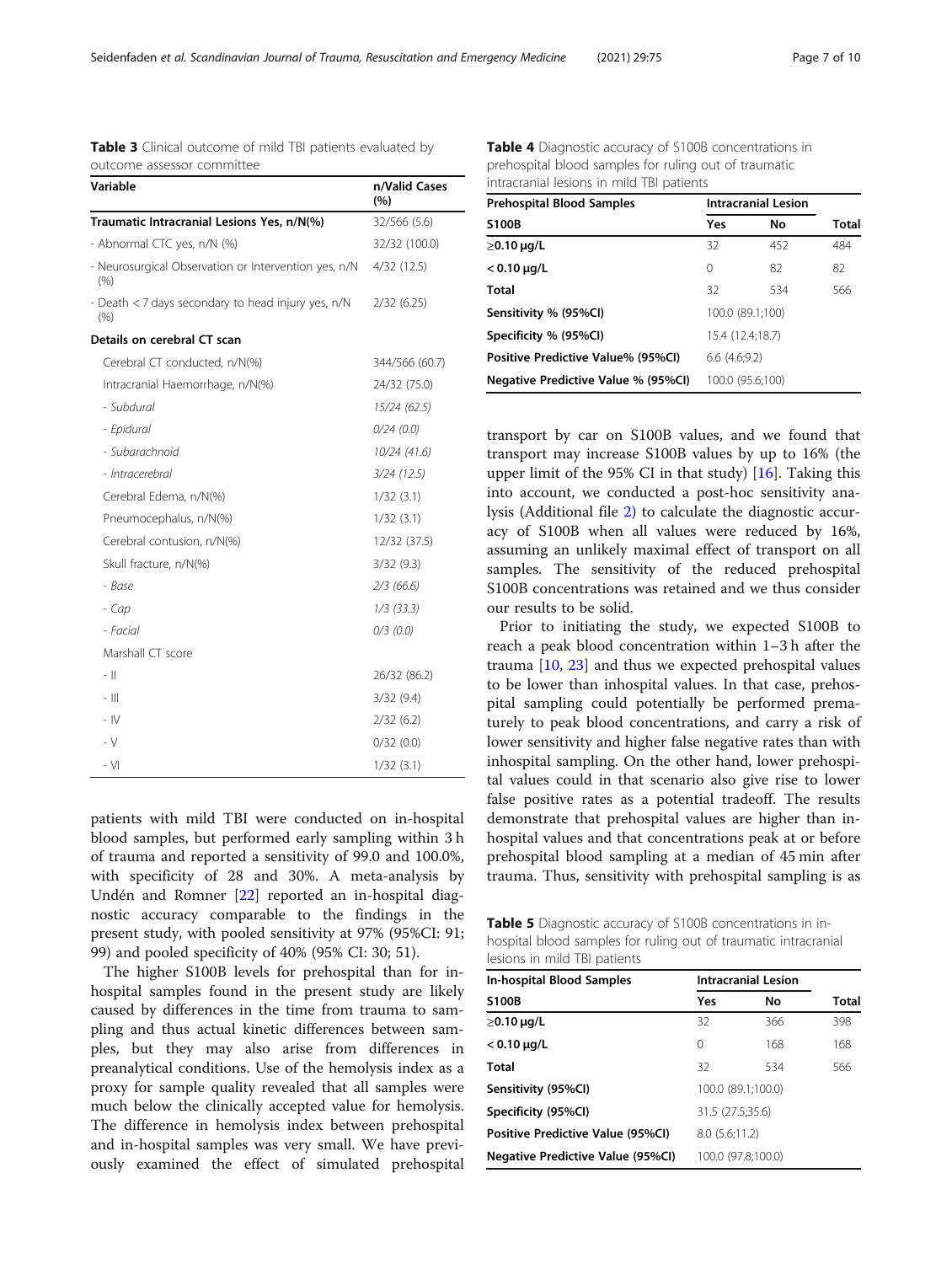high as with in-hospital sampling, but specificity is lower. Future research should target release kinetics of S100B in very early blood sampling.

The GFAP results of this study was hampered by the detection limit of the chosen GFAP assay at 0.045 ng/ mL. When initiating the study, the GFAP assay was chosen to the best of our knowledge at the time. In the meantime, Bazarian et al. suggested a GFAP cut-off at 0.022 ng/ml, why an assay with a lower detection limit should have been used for analysis [[24\]](#page-9-0). On that note, the GFAP results from the low-sensitivity assay used in the current study, will only identify patients with relatively high GFAP concentrations. Only 11 patients had GFAP concentrations above the assay cut-off of 0.045 ng/mL in one of the samples. If these patients had been the most severe cases, these values would have been interesting for triage and identification of high-risk patients. Unfortunately, they were not, and six of these 11 patients did not have an intracranial lesion. As we only observed 1.6% of the samples above detection limit of the assay, we are not able to report valid mean values or conclude anything from the diagnostic accuracy measures of GFAP concentrations in this study. Nevertheless, when cautiously evaluating the results, we find low sensitivity of GFAP as a diagnostic marker for intracranial lesions and that using a cut-off of 0.045 ng/mL for rule-out would yield a high number of false negatives. This is in contrast to findings of previous studies by Bazarian et al., Papa et al. and Welch et al. Bazarian and colleagues concluded that GFAP show high sensitivity and NPV in samples drawn within 12 h of trauma [[24](#page-9-0)– [26\]](#page-9-0). Thus, future investigation of GFAP in very early samples should be performed using an assay with a low detection limit.

To address pitfalls prior to initiation of prehospital sampling, we included unselected patients with mild TBI in this study. Despite 2014 guidelines limitations of age and antiplatelet/anticoagulant treatment, we aimed to test the absolute safety of prehospital S100B measurements as a diagnostic tool, even in cases of uncertainty about age and antiplatelet/anticoagulant treatment. The results of the present study indicate that S100B-based rule out seems safe, even with median age of 62 years and with 25.4% of the cohort receiving antiplatelet/anticoagulant treatment. This conclusion is supported by findings of Thaler et al. [[27\]](#page-9-0), who concluded that S100B below 0.10 μg/L accurately predicts normal cerebral CT findings after mild TBI in elderly patients and in patients treated with antiplatelet/anticoagulant treatment.

Based on the findings of this study, pushing forward the in-hospital guideline approach with prehospital point-of-care testing using the same cut-off of 0.10 μg/L will miss no intracranial lesions. Pushing forward the guideline using prehospital point-of-care technology

may safely reduce the number of precautionary ED visits by 15%, as long as the patient in question are in no need of other treatment (suturing, other diagnostics i.e.). The 15% reduction must be compared to a current 100% transferal to ED rate to perform in-hospital diagnostics. Ananthaharan et al. [\[28](#page-9-0)] and Mikkinen et al. [\[29\]](#page-9-0) reported that studies validating in-hospital implementation of the 2014 guideline showed poor adherence to the guideline, with a lesser reduction of cerebral CT examination than expected. Hopefully, the results from ultraearly sampling in this present study will increase the confidence to safely discharge mild TBI patients with low S100B concentrations also after early sampling. Introducing point-of-care technology in a rigorous twostep approach, with initial prehospital triage deciding whether the patient needs ED visit based on prehospital concentrations and with in-hospital triage deciding upon CT examination, may be feasible and reduce both ED visits and CT examinations. Whether this approach is cost-effective could be a future research focus.

### Strengths and limitations

A strength to this study was its multicenter design with ambulance personnel from the entire Prehospital Emergency Medical Services, Central Denmark Region including consecutive unselected patients suffering head trauma. The setup was pragmatic and resembles everyday work of ambulance personnel, which strengthens the external validity of the findings. Blinding of outcome assessors is also a strength, as it reduces the risk of detection bias. Lastly, our approach to initial timestamps being the estimated time of trauma rather than time of admission is a strength. This close-to-trauma sampling yields unprecedented insight to applicability of the biomarkers and early diagnostic accuracy.

The relatively high exclusion rate caused by insufficient blood sampling is a limitation of this study. This is explained mostly by lack of timely handover of the prehospital sample and/or forgotten in-hospital sampling and/or invalid marking of samples. These problems were most likely due to a high workload in the EDs, caused by a large hospital fusion process concurrent with the inclusion for this study in 2017–2019. We do not expect this to bias the results of this study.

Using two different types of tubes for blood sampling (Becton-Dickinson and Sarstedt Monovettes) could be considered a limitation. However, we have previously demonstrated no significant difference between S100B concentrations in blood samples drawn in the two types of tubes  $[16]$  $[16]$  $[16]$ .

A major limitation is the detection limit of the GFAP assay. We only detected GFAP concentrations above the assay detection limit of 0.045 ng/mL in 6 prehospital and 9 in-hospital samples. Patients with mild TBI may have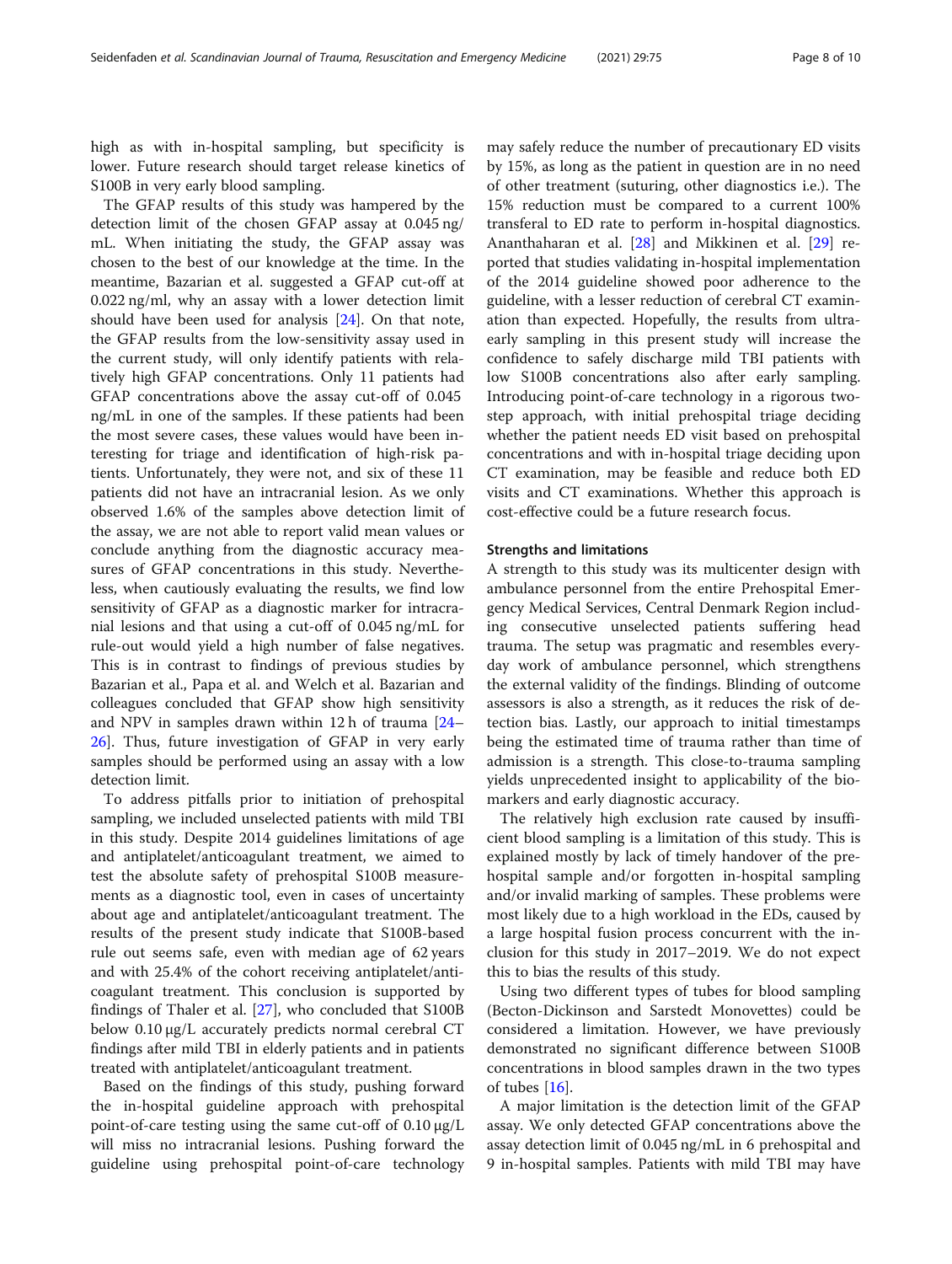<span id="page-8-0"></span>GFAP concentrations below this detection limit and it could be useful for triage.

## Conclusion

Early prehospital and in-hospital S100B levels < 0.10 μg/ L can rule out traumatic intracranial lesion following mild TBI with 100% sensitivity in adult patients. The specificity is lower with pre-hospital sampling (15.4%) than in-hospital sampling (31.5%). Early S100B sampling seems safe even when applied to elderly patients and to patients receiving antiplatelet/anticoagulant treatment. Due to a high cut-point of the assay used, we cannot validly conclude on the diagnostic accuracy of GFAP.

#### Abbreviations

CI: Confidence Interval; CT: Computed Tomography; EMCC: Emergency Medical Call Coordination; ED: Emergency Department; GCS: Glasgow Coma Scale Score; HIL: Hemolysis Icterus Lipidemia; IQR: Interquartile Range; S100B: Serum S100 calcium-binding protein B; GFAP: Serum Glial Fibrillary Acidic Protein; TBI: Traumatic Brain Injury

## Supplementary Information

The online version contains supplementary material available at [https://doi.](https://doi.org/10.1186/s13049-021-00891-5) [org/10.1186/s13049-021-00891-5.](https://doi.org/10.1186/s13049-021-00891-5)

Additional file 1:. Diagnostic accuracy tables of GFAP concentrations in prehospital blood samples and of GFAP concentrations in in-hospital blood samples for ruling out of traumatic intracranial lesions in mild TBI patients.

Additional file 2:. Post-hoc sensitivity analysis of the data in the current study to investigate diagnostic accuracy of prehospital S100B concentrations adjusted for the maximum effect of prehospital sample transport.

Additional file 3:. Supplementary clinical patient outcome evaluated by outcome assessors. Cases of cerebral CT examinations marked by one or both assessors as needing evaluation by specialist in neuroradiology, non-traumatic incidental findings on cerebral CT examinations and cause of death within 7 days of the trauma extracted from the Cause of Death Register.

#### Acknowledgements

We thank all participating ambulance personnel from Falck A/S and Responce A/S and the entire Prehospital Emergency Medical Services, Central Denmark Region. The authors thank all participating departments in Central Denmark Region. The authors also thank Sanja Karabegovic and Edith Nielsen for assistance in neuroradiology; Hanne Kirkegaard, Sanne Seidelin Langhoff, Trine Meinby Sørensen, and Tina Windfeld for laboratory work; Claus Kjær Pedersen for great advice and support when establishing blood sampling procedures and maintaining the biological bank; and Ingunn S. Riddervold for vital support in planning and launching this study.

#### Authors' contributions

SCS, MTB, NJ, HK and ABM designed the study. SCS and JK were responsible for data collection and administration of the biological bank. MFM was responsible for all biochemical analysis. MTB and NJ conducted the endpoint committee review of all medical patient records. SCS and MTB conducted the analysis and interpretation of data. SCS drafted the manuscript and JK, NJ, HK, MFM, ABM and MTB revised it critically for important content. All authors approved the final version of the manuscript prior to publication.

#### Funding

The study was entirely initiated by the research group. No commercial companies were involved in the design or initiation of the study. Salary for the primary investigator amounts to a regular PhD salary throughout the study period. The project was financially supported by external foundations: The A.P. Møller and Chastine Mc-Kinney Møller Foundation for General

Purposes (Medical Foundation) (DKK 60.000) Holger and Ruth Hesse Memorial Foundation (DKK 64.000), Central Denmark Region Health Research Foundation (DKK 480.000) and Rådet for Offerfonden (DKK 600.000). The Regional Scientific Ethical Committee System was notified of all funding during the study period.

#### Availability of data and materials

The data sets used and analysed during the current study is available from the corresponding author upon reasonable request and with relevant permissions from Danish authorities. The data is not publicly available due to protection of personal data.

#### **Declarations**

#### Ethics approval and consent to participate

Approvals were obtained from The Danish Data Protection Agency (journal no. 1–10–72-379-16) and The Regional Scientific Ethical Committee System (journal no. 1–10–72-107-16). Oral and written consent was obtained from all participants prior to inclusion in the study.

#### Consent for publication

Not applicable.

#### Competing interests

The authors declare that they have no competing interest.

#### Author details

<sup>1</sup> Research and Development, Prehospital Emergency Medical Services, Central Denmark Region, Olof Palmes Allé 34 2, Aarhus, Denmark. <sup>2</sup>Department of Clinical Medicine, Aarhus University, Incuba Skejby, bld. 2, Palle Juul-Jensens Blvd 82, Aarhus, Denmark. <sup>3</sup>Department of Anaesthesiology and Intensive Care, Section North, Neurointensive Care Unit, Aarhus University Hospital, Palle Jull-Jensens Blvd. 161, Aarhus, Denmark. 4 Research Centre for Emergency Medicine, Aarhus University Hospital, Palle Juul-Jensens Blvd. 99, Aarhus, Denmark. <sup>5</sup>Department of Clinical Biochemistry Regional Hospital West Jutland, Gl. Landevej 61, Herning, Denmark. 6 Department of Clinical Biochemistry, Hospital of South West Jutland, Finsensgade 35, Esbjerg, Denmark. <sup>7</sup>Department af Anaesthesiology, Regional Hospital Randers, Skovlyvej 15, Randers, Denmark.

#### Received: 8 March 2021 Accepted: 18 May 2021 Published online: 02 June 2021

#### References

- 1. Werner C, Engelhard K. Pathophysiology of traumatic brain injury. Br J Anaesth. 2007;99(1):4–9. [https://doi.org/10.1093/bja/aem131.](https://doi.org/10.1093/bja/aem131)
- 2. Jagoda AS, Bazarian JJ, Bruns JJ Jr, Cantrill SV, Gean AD, Howard PK, et al. Clinical policy: neuroimaging and decisionmaking in adult mild traumatic brain injury in the acute setting. Ann Emerg Med. 2008;52(6):714–48. [https://](https://doi.org/10.1016/j.annemergmed.2008.08.021) [doi.org/10.1016/j.annemergmed.2008.08.021.](https://doi.org/10.1016/j.annemergmed.2008.08.021)
- 3. Maas AIR, Menon DK, Adelson PD, Andelic N, Bell MJ, Belli A, et al. Traumatic brain injury: integrated approaches to improve prevention, clinical care, and research. Lancet Neurol. 2017;16(12):987–1048. [https://doi.](https://doi.org/10.1016/S1474-4422(17)30371-X) [org/10.1016/S1474-4422\(17\)30371-X](https://doi.org/10.1016/S1474-4422(17)30371-X).
- 4. DeAngelis J, Lou V, Li T, Tran H, Bremjit P, McCann M, et al. Head CT for minor head injury presenting to the emergency Department in the era of choosing wisely. West J Emerg Med. 2017;18(5):821–9. [https://doi.org/10.](https://doi.org/10.5811/westjem.2017.6.33685) [5811/westjem.2017.6.33685](https://doi.org/10.5811/westjem.2017.6.33685).
- 5. Anandalwar SP, Mau CY, Gordhan CG, Majmundar N, Meleis A, Prestigiacomo CJ, et al. Eliminating unnecessary routine head CT scanning in neurologically intact mild traumatic brain injury patients: implementation and evaluation of a new protocol. J Neurosurg. 2016;125(3):667–73. [https://](https://doi.org/10.3171/2015.9.JNS151379) [doi.org/10.3171/2015.9.JNS151379](https://doi.org/10.3171/2015.9.JNS151379).
- 6. AbdelFattah KR, Eastman AL, Aldy KN, Wolf SE, Minei JP, Scott WW, et al. A prospective evaluation of the use of routine repeat cranial CT scans in patients with intracranial hemorrhage and GCS score of 13 to 15. J Trauma Acute Care Surg. 2012;73(3):685–8. [https://doi.org/10.1097/TA.0b013e3182](https://doi.org/10.1097/TA.0b013e318265ccd9) [65ccd9](https://doi.org/10.1097/TA.0b013e318265ccd9).
- 7. Eskesen V, Springborg JB, Unden J, Romner B. Guidelines for the initial management of adult patients with minimal to moderate head injury. Ugeskr Laeger. 2014;176(9):2–6.